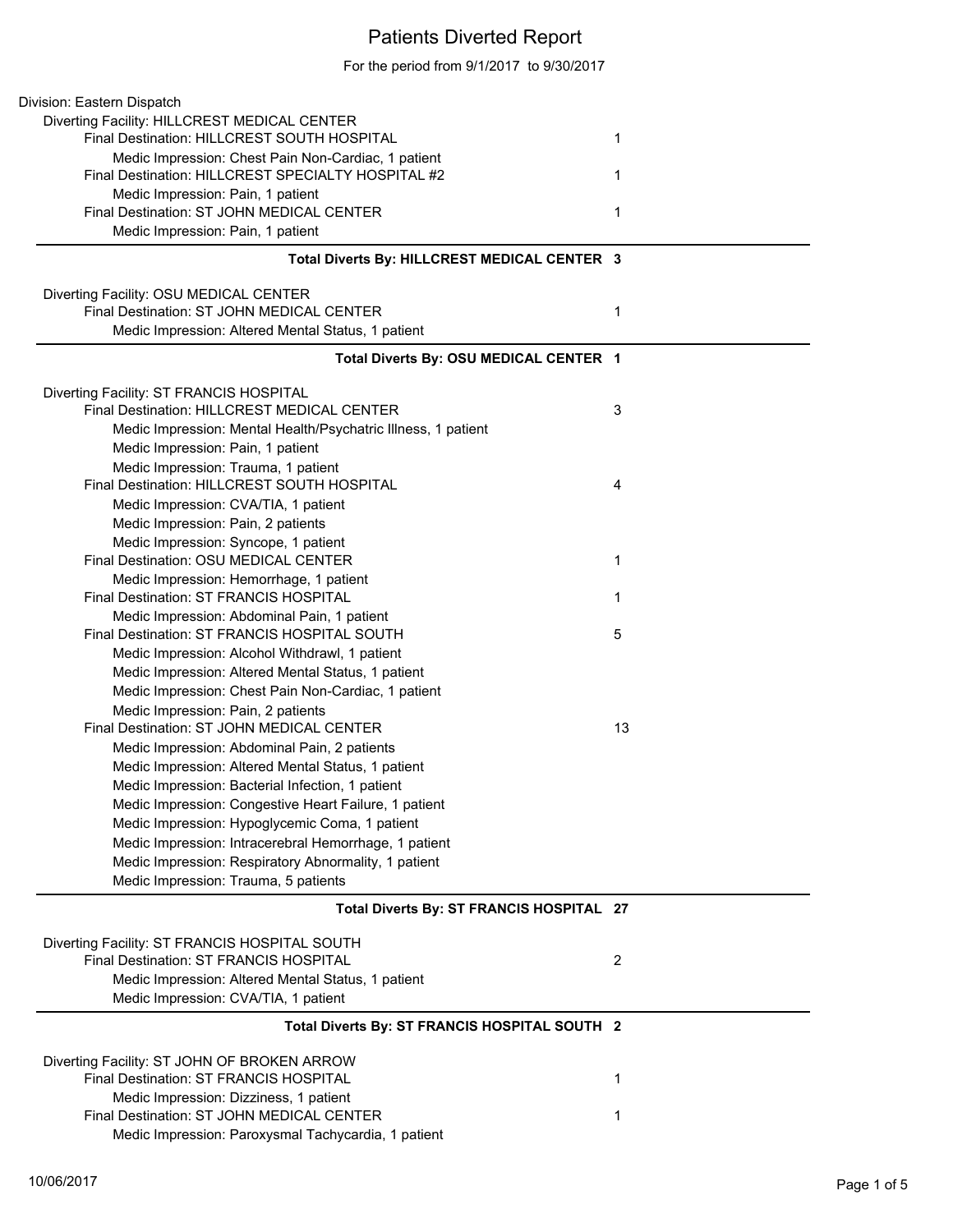**Total Diverts By: ST JOHN OF BROKEN ARROW 2**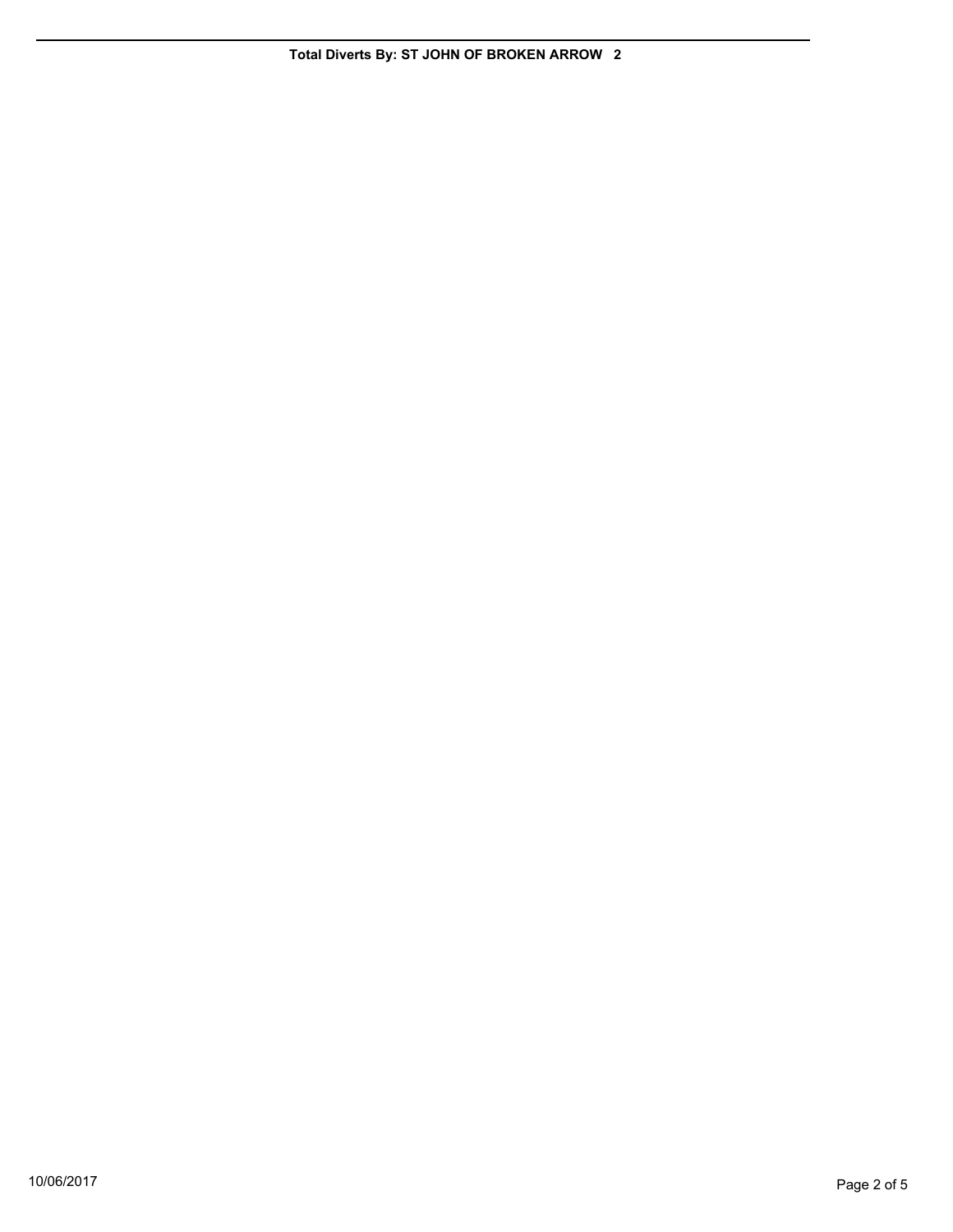| Division: Western Dispatch<br>Diverting Facility: BAPTIST INTEGRIS MEDICAL CENTER                       |                |
|---------------------------------------------------------------------------------------------------------|----------------|
| Final Destination: ALLIANCE HEALTH - DEACONESS                                                          | 4              |
| Medic Impression: ACS, 1 patient                                                                        |                |
| Medic Impression: Allergies, 1 patient                                                                  |                |
| Medic Impression: Hemorrhage Of Gastrointestinal Tract, 1 patient                                       |                |
| Medic Impression: Trauma, 1 patient                                                                     |                |
| Final Destination: MERCY HEALTH CENTER                                                                  | 1              |
| Medic Impression: Hemorrhage, 1 patient                                                                 |                |
| Final Destination: OKLAHOMA HEART HOSPITAL                                                              | 1              |
| Medic Impression: Chest Pain Non-Cardiac, 1 patient                                                     |                |
| Total Diverts By: BAPTIST INTEGRIS MEDICAL CENTER 6                                                     |                |
|                                                                                                         |                |
| Diverting Facility: CANADIAN VALLEY INTEGRIS REGNL<br>Final Destination: ST. ANTHONY HEALTHPLEX MUSTANG | 1              |
| Medic Impression: Pain, 1 patient                                                                       |                |
|                                                                                                         |                |
| Total Diverts By: CANADIAN VALLEY INTEGRIS REGNL 1                                                      |                |
| Diverting Facility: MERCY HEALTH CENTER                                                                 |                |
| Final Destination: ALLIANCE HEALTH - DEACONESS                                                          | 1              |
| Medic Impression: Fever, 1 patient                                                                      |                |
| Final Destination: BAPTIST INTEGRIS MEDICAL CENTER                                                      | 2              |
| Medic Impression: Airway Obstructions Foreign, 1 patient                                                |                |
| Medic Impression: Dizziness, 1 patient                                                                  |                |
| Final Destination: INTEGRIS MEDICAL CENTER - EDMOND                                                     | 1              |
| Medic Impression: Respiratory Abnormality, 1 patient                                                    |                |
| Final Destination: OKLAHOMA HEART HOSPITAL                                                              | 1              |
| Medic Impression: Chest Pain Non-Cardiac, 1 patient                                                     |                |
| Final Destination: PRESBYTERIAN TOWER-OU MEDICAL                                                        | 1              |
| Medic Impression: Trauma, 1 patient                                                                     |                |
| Total Diverts By: MERCY HEALTH CENTER 6                                                                 |                |
| Diverting Facility: NORMAN REGIONAL HEALTHPLEX                                                          |                |
| Final Destination: NORMAN REGIONAL HOSPITAL                                                             | 2              |
| Medic Impression: Dizziness, 2 patients                                                                 |                |
| Total Diverts By: NORMAN REGIONAL HEALTHPLEX 2                                                          |                |
| Diverting Facility: OKLAHOMA CITY VA HOSPITAL                                                           |                |
| Final Destination: ALLIANCE HEALTH - DEACONESS                                                          | $\overline{2}$ |
| Medic Impression: Hemorrhage Of Gastrointestinal Tract, 1 patient                                       |                |
| Medic Impression: Pain, 1 patient                                                                       |                |
| Final Destination: BAPTIST INTEGRIS MEDICAL CENTER                                                      | 1              |
| Medic Impression: Abnormal Gait, 1 patient                                                              |                |
| Final Destination: INTEGRIS MEDICAL CENTER - EDMOND                                                     | 1              |
| Medic Impression: Hypotension, 1 patient                                                                |                |
| Final Destination: OKLAHOMA HEART HOSPITAL SOUTH                                                        | 1              |
| Medic Impression: Respiratory Abnormality, 1 patient                                                    |                |
| Final Destination: PRESBYTERIAN TOWER-OU MEDICAL                                                        | 4              |
| Medic Impression: Altered Mental Status, 1 patient                                                      |                |
| Medic Impression: Backache, 1 patient                                                                   |                |
| Medic Impression: Burns, 1 patient                                                                      |                |
| Medic Impression: Hemorrhage Of Gastrointestinal Tract, 1 patient                                       |                |
| Final Destination: ST ANTHONYS HOSPITAL                                                                 | 4              |
| Medic Impression: ACS, 1 patient                                                                        |                |
| Medic Impression: Hemorrhage, 1 patient                                                                 |                |
| Medic Impression: Swelling Of Limb, 1 patient                                                           |                |
| Medic Impression: Vomiting, 1 patient                                                                   |                |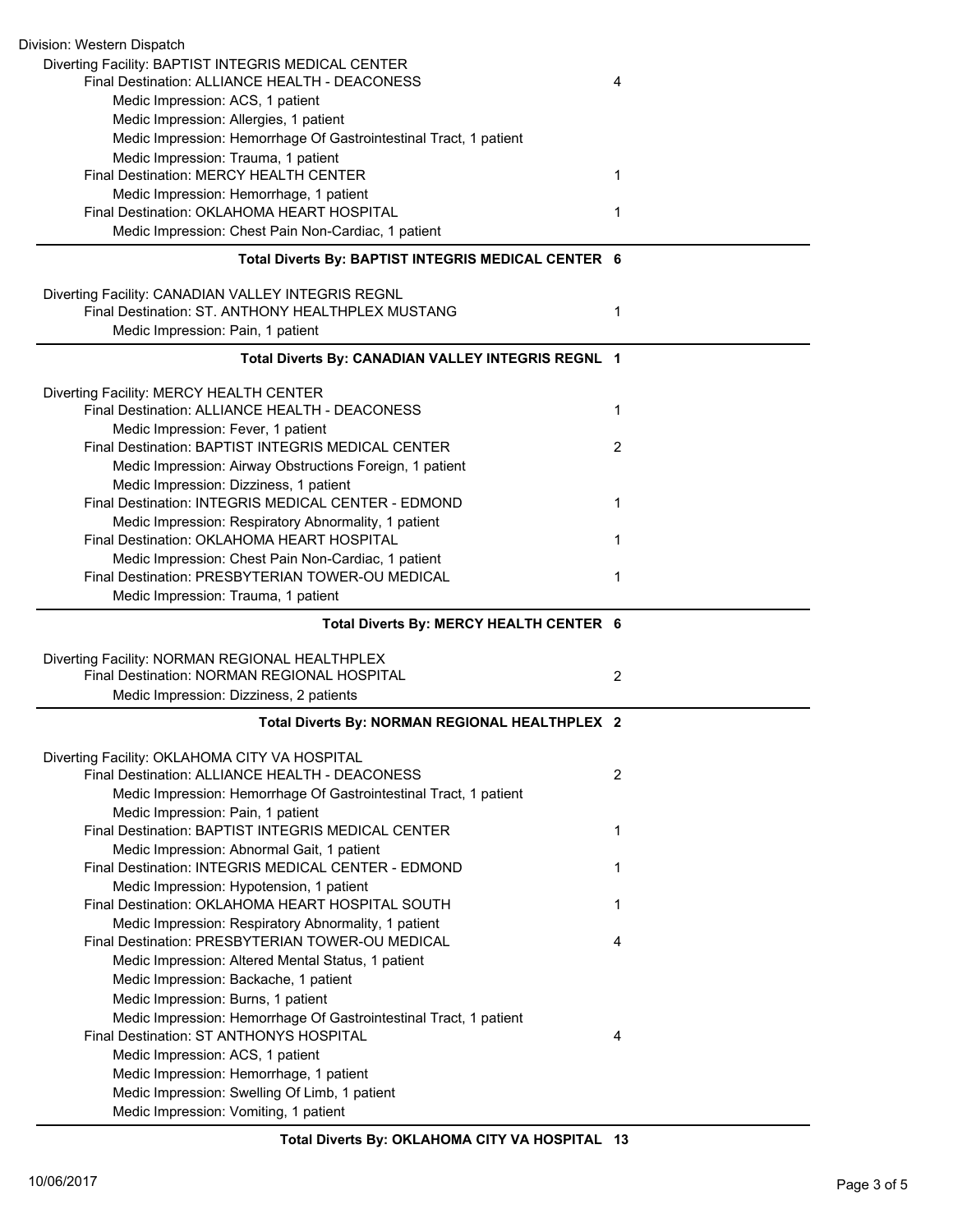| Diverting Facility: OKLAHOMA HEART HOSPITAL                                                                        |                |
|--------------------------------------------------------------------------------------------------------------------|----------------|
| Final Destination: OKLAHOMA HEART HOSPITAL SOUTH                                                                   | 1              |
| Medic Impression: Respiratory Abnormality, 1 patient                                                               |                |
| Total Diverts By: OKLAHOMA HEART HOSPITAL 1                                                                        |                |
| Diverting Facility: OKLAHOMA HEART HOSPITAL SOUTH                                                                  |                |
| Final Destination: COMMUNITY HOSPITAL SOUTH CAMPUS                                                                 | 1              |
| Medic Impression: Pain, 1 patient                                                                                  |                |
|                                                                                                                    |                |
| Total Diverts By: OKLAHOMA HEART HOSPITAL SOUTH 1                                                                  |                |
| Diverting Facility: PRESBYTERIAN TOWER-OU MEDICAL                                                                  |                |
| Final Destination: ALLIANCE HEALTH - DEACONESS                                                                     | $\overline{2}$ |
| Medic Impression: Dizziness, 1 patient                                                                             |                |
| Medic Impression: Pain, 1 patient                                                                                  |                |
| Final Destination: BAPTIST INTEGRIS MEDICAL CENTER                                                                 | 2              |
| Medic Impression: Chest Pain Non-Cardiac, 1 patient                                                                |                |
| Medic Impression: Pain, 1 patient                                                                                  |                |
| Final Destination: MERCY HEALTH CENTER                                                                             | 1              |
| Medic Impression: Pain, 1 patient                                                                                  |                |
| Final Destination: OU MEDICAL CENTER EDMOND                                                                        | 6              |
| Medic Impression: Altered Mental Status, 2 patients<br>Medic Impression: Diabetes Mellitus Uncontrolled, 1 patient |                |
| Medic Impression: Hypertension, 1 patient                                                                          |                |
| Medic Impression: Mental Health/Psychatric Illness, 1 patient                                                      |                |
| Medic Impression: Pain, 1 patient                                                                                  |                |
| Final Destination: SOUTHWEST INTEGRIS MEDICAL CEN                                                                  | 3              |
| Medic Impression: Fever, 1 patient                                                                                 |                |
| Medic Impression: Pain, 2 patients                                                                                 |                |
| Final Destination: ST ANTHONYS HOSPITAL                                                                            | 6              |
| Medic Impression: Chest Pain Non-Cardiac, 1 patient                                                                |                |
| Medic Impression: CVA/TIA, 1 patient                                                                               |                |
| Medic Impression: Dizziness, 1 patient                                                                             |                |
| Medic Impression: Injury, 1 patient                                                                                |                |
| Medic Impression: Mental Health/Psychatric Illness, 1 patient                                                      |                |
| Medic Impression: Pain, 1 patient                                                                                  |                |
| Total Diverts By: PRESBYTERIAN TOWER-OU MEDICAL 20                                                                 |                |
| Diverting Facility: SOUTHWEST INTEGRIS MEDICAL CEN                                                                 |                |
| Final Destination: ALLIANCE HEALTH - DEACONESS                                                                     | 1              |
| Medic Impression: Seizures, 1 patient                                                                              |                |
| Final Destination: CANADIAN VALLEY INTEGRIS REGNL                                                                  | 1              |
| Medic Impression: Respiratory Abnormality, 1 patient                                                               |                |
| Final Destination: OKLAHOMA HEART HOSPITAL SOUTH                                                                   | 1              |
| Medic Impression: Cardiac Arrest, 1 patient                                                                        |                |
| Final Destination: ST ANTHONYS HOSPITAL                                                                            | 3              |
| Medic Impression: Altered Mental Status, 2 patients                                                                |                |
| Medic Impression: Nausea/Vomiting, 1 patient<br>Final Destination: ST. ANTHONY HEALTHPLEX SOUTH                    |                |
|                                                                                                                    |                |
|                                                                                                                    | 1              |
| Medic Impression: Abdominal Pain, 1 patient                                                                        |                |
| Final Destination: WOMEN AND CHILDREN'S AT OU MED CENTER                                                           | 1              |
| Medic Impression: Complications Of Pregnancy, 1 patient                                                            |                |
| Total Diverts By: SOUTHWEST INTEGRIS MEDICAL CEN 8                                                                 |                |
| Diverting Facility: ST ANTHONYS HOSPITAL                                                                           |                |
| Final Destination: ALLIANCE HEALTH - MIDWEST                                                                       | 1              |
| Medic Impression: Anaphylatic Reaction, 1 patient                                                                  |                |
| Final Destination: BAPTIST INTEGRIS MEDICAL CENTER                                                                 | 1              |
| Medic Impression: Seizures, 1 patient<br>Final Destination: SOUTHWEST INTEGRIS MEDICAL CEN                         | 3              |